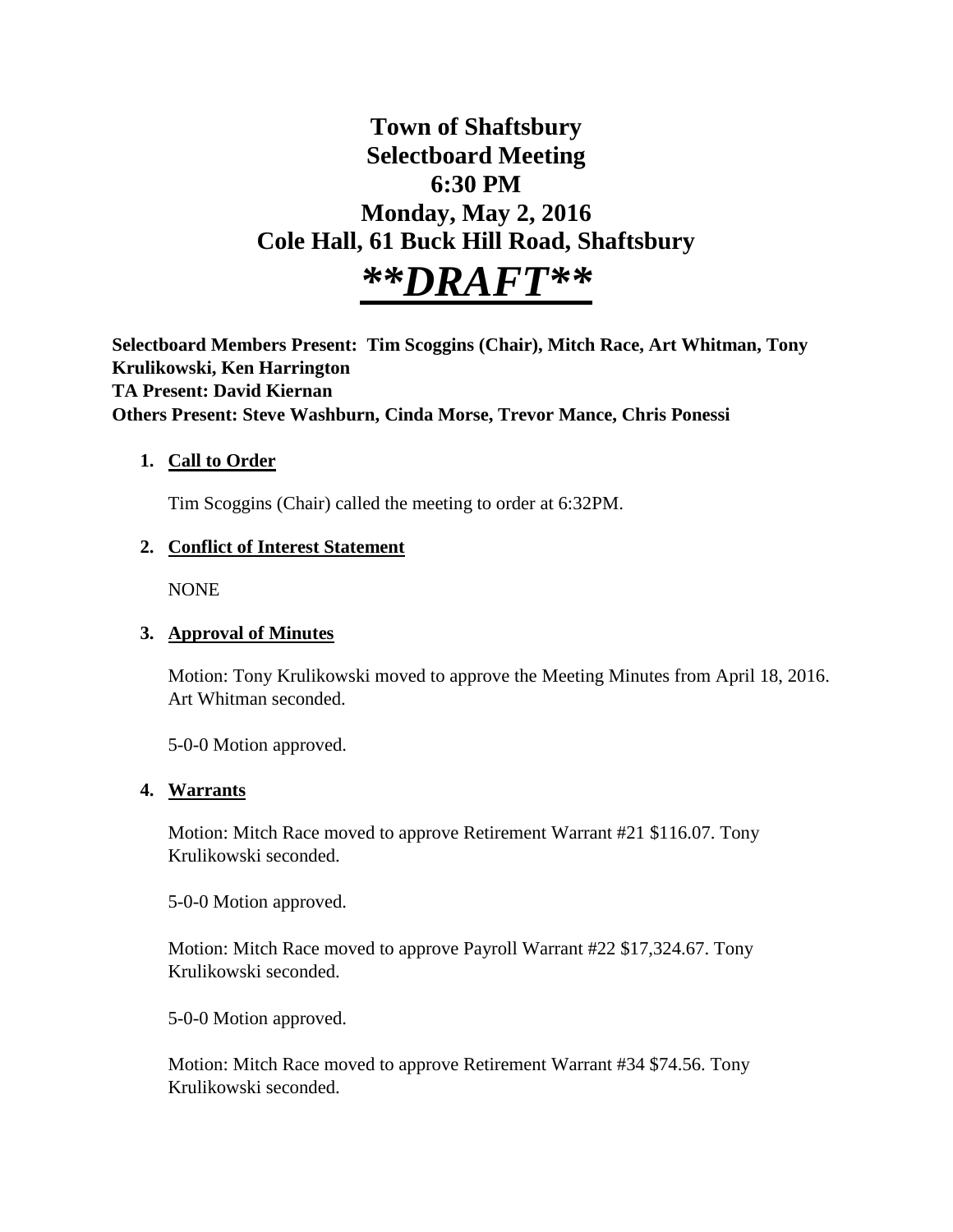5-0-0 Motion approved.

Motion: Mitch Race moved to approve Payroll Warrant #21 \$15,644.10. Tony Krulikowski seconded.

5-0-0 Motion approved.

Motion: Mitch race moved to approve Check Warrant #34 \$574.80 to Dearborn Life Insurance to cover a rate adjustment for worker's compensation insurance. Tony Krulikowski seconded.

5-0-0 Motion approved.

Motion: Mitch Race moved to approve Check Warrant #34 \$13,204.58. Tony Krulikowski seconded.

5-0-0 Motion approved.

#### **5. Announcements**

Mitch Race announced the celebration of this year's Shaftsbury "Ordinary Hero" will be on June 6, 2016 from 2:00PM to 4:00PM at the Galusha Homestead.

David Kiernan announced that the Town's Green-Up day will be Saturday, May 7<sup>th</sup> and that a tent will be set up at Cole Hall with bags and gloves being provided to citizens from 9:00AM until 1:00PM.

Tim Scoggins reported that he attended a meeting the previous week in Arlington regarding Act 46 to discuss the possibility of Shaftsbury merging with Arlington to form a new school district. Arlington is also looking at merging with the Bennington Rutland Supervisory Union. Should Shaftsbury decide to merge with Arlington, the Mount Anthony Union districts would have to approve Shaftsbury's departure from the Southwestern Vermont Supervisory Union. Mr. Scoggins pointed out that the window of opportunity to make any changes was quickly narrowing and that if the public has opinions on any reconfiguration of the current districts, they should contact the Shaftsbury School Board.

Mitch Race asked about the pros and cons of merging with Arlington and Mr. Scoggins replied that the representatives from Shaftsbury were mainly attending the meeting last week for informational purposes. Mr. Scoggins did point out that if Shaftsbury were to merge with Arlington, ownership of the school property would need to be transferred to the new combined district.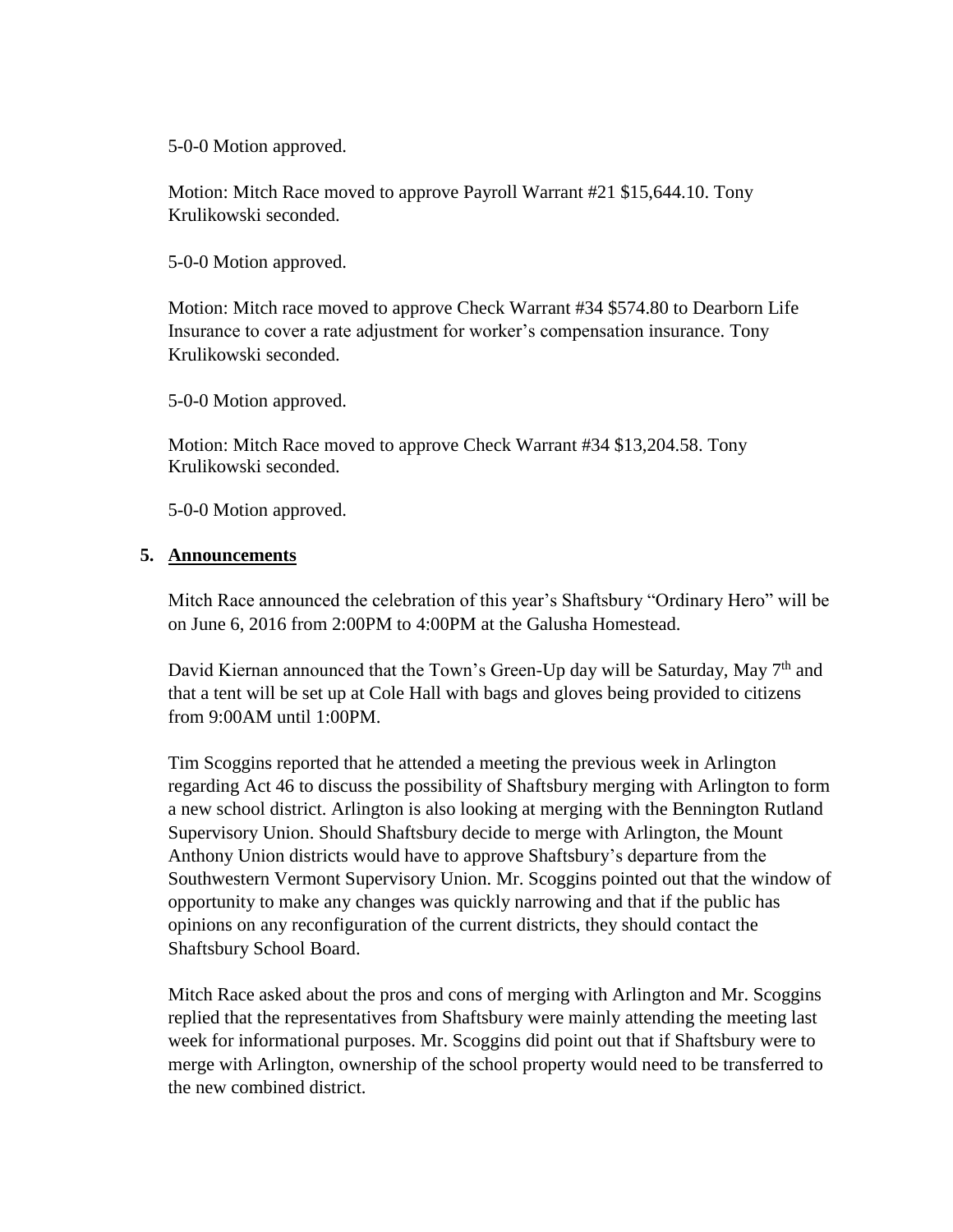#### **6. Public Comments**

NONE

#### **7. Treasurer's Report**

Melanie Dexter was absent from the meeting. David Kiernan gave a brief report on her behalf noting two (2) large recent expenses: the cost to bring the well at Howard Park up to State standards and a contribution to the Paran Recreation Committee previously agreed upon by the Selectboard. Mr. Kiernan said that savings from the mild winter (salt/sand/street-cleaning) would offset these expenses. Mr. Kiernan then pointed out that the Town is now 83% through the fiscal year and that spending is at 79%.

#### **8. Road Foreman Report**

Steve Washburn said that the road crew had been working on installing culverts, ditching and brush cutting on Trumbull Hill Road. Mr. Washburn reported that the tank on the chloride truck had cracked last week but has since been repaired. Tim Scoggins asked what is ahead for the road crew and Mr. Washburn replied that they are looking to lay fabric on a section of Bahan Road and continue with ditching and brush removal.

Tim Scoggins reviewed a list of capital funding projects for the coming fiscal year, along with an outline of the estimated expenses and anticipated funding sources, including grants for work on East Road and Airport Road. David Kiernan said that with the savings on salt and sand this year, projects such as the laying of fabric on Bahan Road could be scheduled for this spring. Ken Harrington asked if the work on East Road would get to the Bennington Line and Mr. Kiernan said that it would get almost to Furnace Brook Road and that the large dip in the road at the Buck Hill intersection was a major concern. Art Whitman pointed out that the grant money that will hopefully be coming in to fund the East Road project will hold conditions about what specific stretch of road is improved.

#### **a. Contract Snow Plowing Route**

David Kiernan informed the Selectboard that he would like to begin to gauge interest among local contractors regarding the addition of a sixth snow plow route that would be a contracted position. Mr. Kiernan said that the driver would need his own truck and salter and that this route would consist of only blacktopped roads. Mr. Kiernan went on to say that contracting a driver would be a substantial savings to the Town as it would not have to pay another employee and it would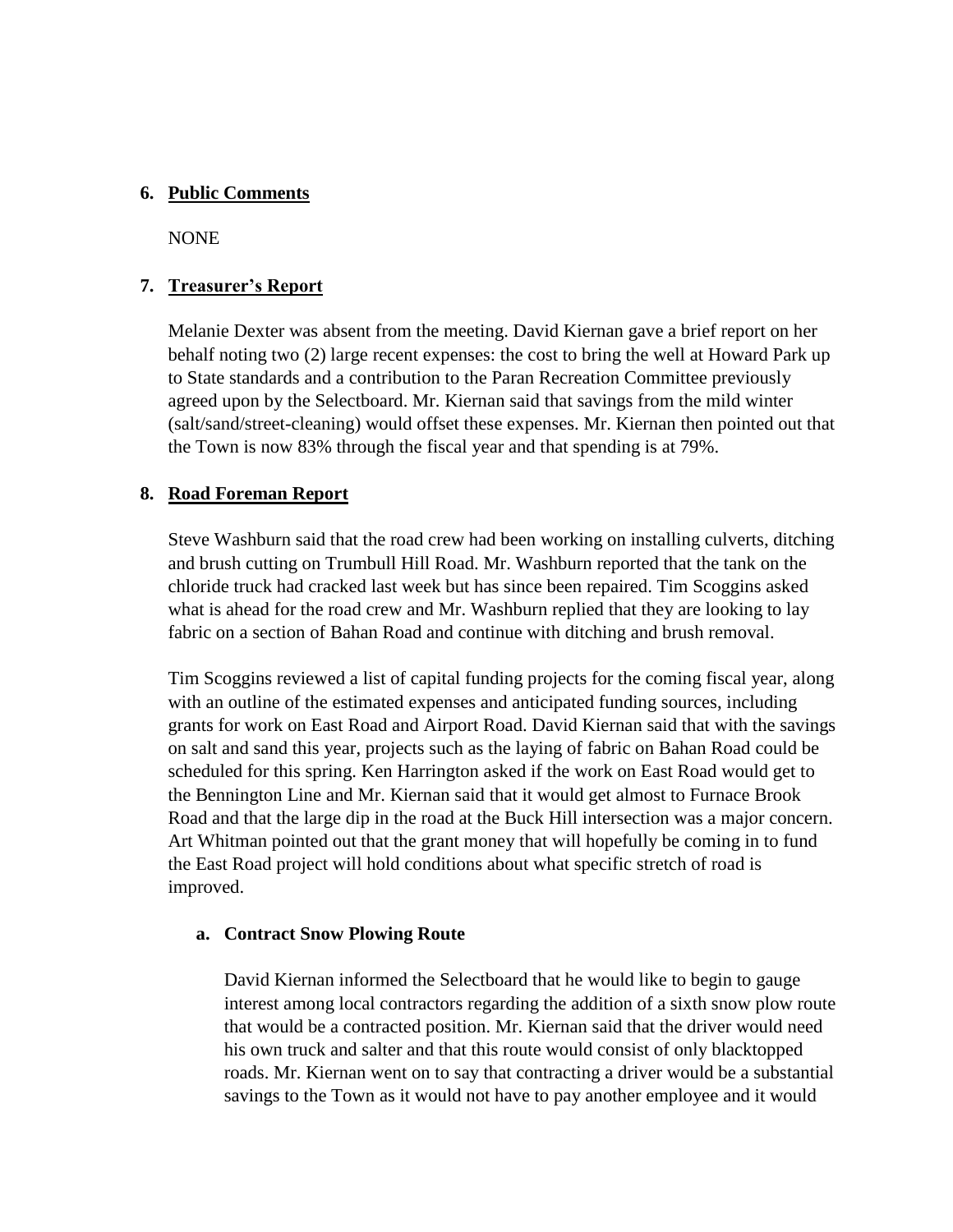extend the lives of the current trucks in the Town's garage. Art Whitman asked if the bid would be a total for the year or an hourly rate. Mr. Kiernan said that it would be an hourly rate. Mr. Whitman then asked if Mr. Kiernan was open to possibly sharing equipment with another Town and Mr. Kiernan said that he was open to anything that would work.

# **9. Cleveland Park – Removal of Some Playground Equipment/Updating Park**

David Kiernan informed the Selectboard that the playground equipment at both the Cleveland Avenue Park and Howard Park was not up to current safety standards. Mr. Kiernan cited exposed concrete, outdated equipment and a lack of fencing at the Cleveland Avenue location as major concerns. Mr. Kiernan proposed fencing in a 75' x 75' area of the Cleveland Avenue Park and bringing a few pieces of equipment within that area up to code. Mr. Kiernan went on to say that the merry-go-round and swingset at Howard Park would also likely need to be removed. Art Whitman asked if money from a street dance held some years ago had been set aside for improvements at Cleveland Avenue and Mr. Kiernan said that \$10,000.00 has been designated for the park but that new equipment is extremely expensive. Mr. Kiernan said he hoped the road crew could level a portion of Cleveland Avenue for the ice skating rink. Tim Scoggins asked Mr. Kiernan to prepare a long-term budget for the improvements to the park and asked when the road crew would begin removing equipment. Mr. Kiernan said that they could begin this week.

#### **10. Cinda Morse – Grandview Cemetery Takeover**

Cinda Morse, Chair of the Shaftsbury Cemetery Committee, came before the Board to answer questions and provide information on the takeover of the Grandview Cemetery in North Bennington. Tim Scoggins began by asking Ms. Morse about the requirement that the Shaftsbury Cemetery Bylaws be changed to allow for the burial of residents of North Bennington at Grandview Cemetery. Ms. Morse replied that she didn't believe the Cemetery Committee would need to adopt a change in the Bylaws prior to the Board voting on the takeover, or even prior to taking charge of the cemetery. Ms. Morse suggested that the Selectboard make a motion to allow for the burial of North Bennington residents until the Cemetery Committee could formally adopt the amendment. Ms. Morse went on to say that until the Selectboard voted on taking over the cemetery, the Cemetery could not work on adjusting fee structures or gathering information in anticipation of a transition.

Tim Scoggins then asked about how the annual maintenance costs would be shared between Shaftsbury and the Village of North Bennington. Art Whitman pointed out that the budget for FY17 is already in place so Shaftsbury cannot go to North Bennington for any more than what has already been allocated for this season's maintenance. Cinda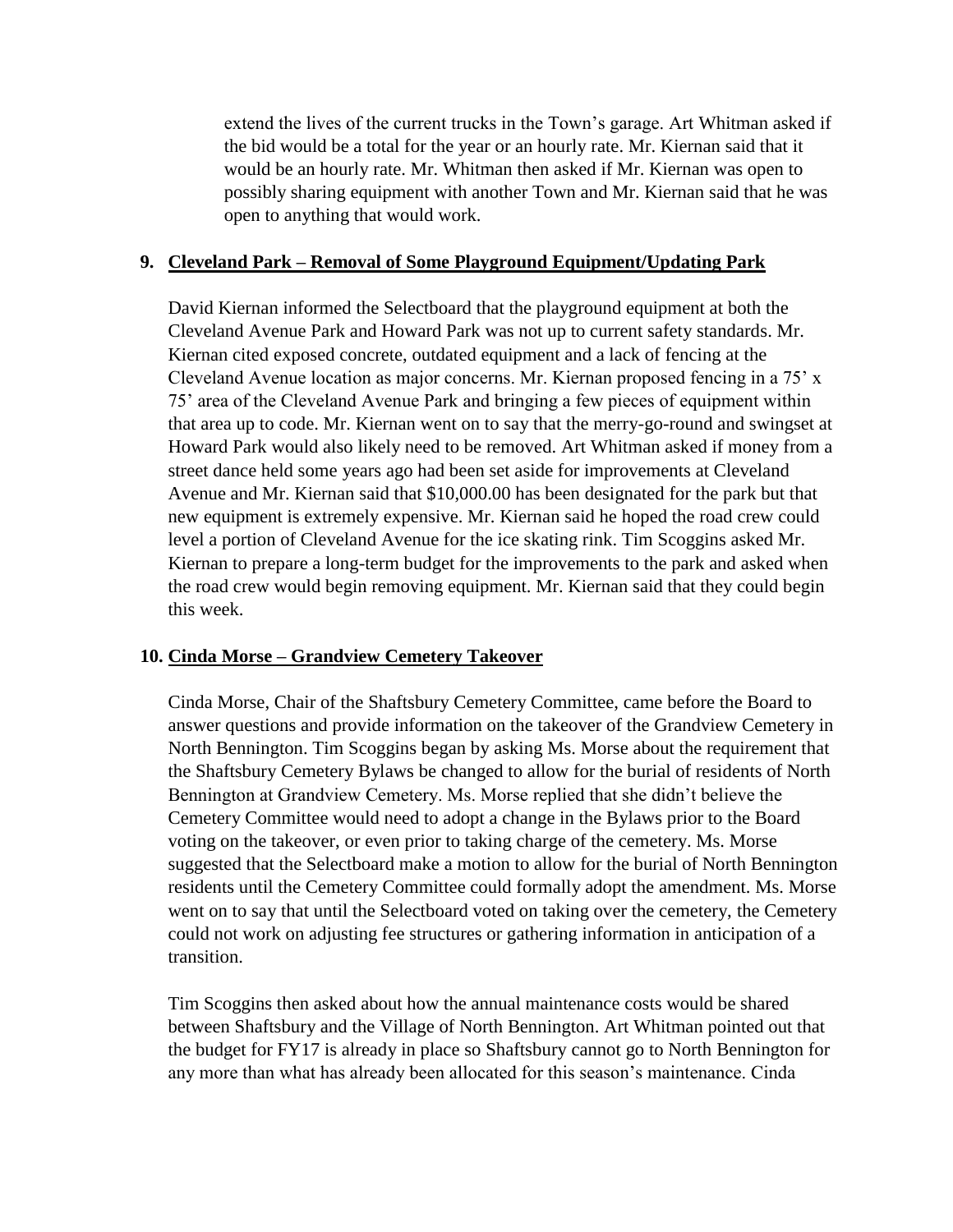Morse said that she believed the approximately \$6,000.00 worth of annual maintenance was covered by funds from North Bennington, Shaftsbury and lot sales.

Cinda Morse then said that she had met with Ken Coonradt and an adjoining property owner (Steck) regarding the property boundaries for the cemetery. Ms. Morse said that she believed that only the eastern and southern boundaries needed to be determined (as the cemetery is bounded on the north and west by roadways) and that a survey of these boundaries could be a condition of transfer.

Tim Scoggins then asked about the transfer of the perpetual care fund from Grandview Cemetery. Cinda Morse said that she believed that the cemetery has about \$65,000.00- \$67,000.00 in total funds but that those monies earmarked for perpetual care have been comingled with funds collected from lot sales to be used for the regular costs and fees associated with the cemetery. Ms. Morse said that she would consult with the Vermont League of Cities and Towns regarding the proper transfer of this fund.

Tim Scoggins asked about the records for the more recent burials and the mapping of the overall layout of the cemetery. Cinda Morse said that Judy Stratton and Floss Beebe had mapped out most of the cemetery, with the exception of the oldest part of the cemetery. Ms. Morse said that she had spoken to David Mance and he agreed to survey that portion of the cemetery. Ms. Morse said that there may be money from the Fund for North Bennington to assist in paying for Mr. Mance's services.

Mitch Race asked how many available spaces remained at the cemetery and Ms. Morse replied that it was hard to be clear because of a section of ledge that lies on the property but there could be room for as many as 100 plots on the eastern and southern boundaries of the property.

Tim Scoggins indicated that he felt that it would be sufficient to make a motion for the intention to take over the cemetery but expressed a slight concern that the actions requested by the Selectboard (a necessary change in the Shaftsbury Cemetery Bylaws, an agreement on funds to be contributed by North Bennington, etc.) would not come to fruition.

Motion: Art Whitman moved that the Town of Shaftsbury agrees to take ownership of the Grandview Cemetery subject to the resolution of the following issues:

- **a.** The Shaftsbury Cemetery Committee changes its Bylaws to allow for residents of North Bennington to be buried in Grandview Cemetery.
- **b.** The Town establishes an agreement with North Bennington for the long-term shared maintenance of Grandview Cemetery.
- **c.** There is clarification of the legal status of the perpetual care fund when transferred to the Town of Shaftsbury.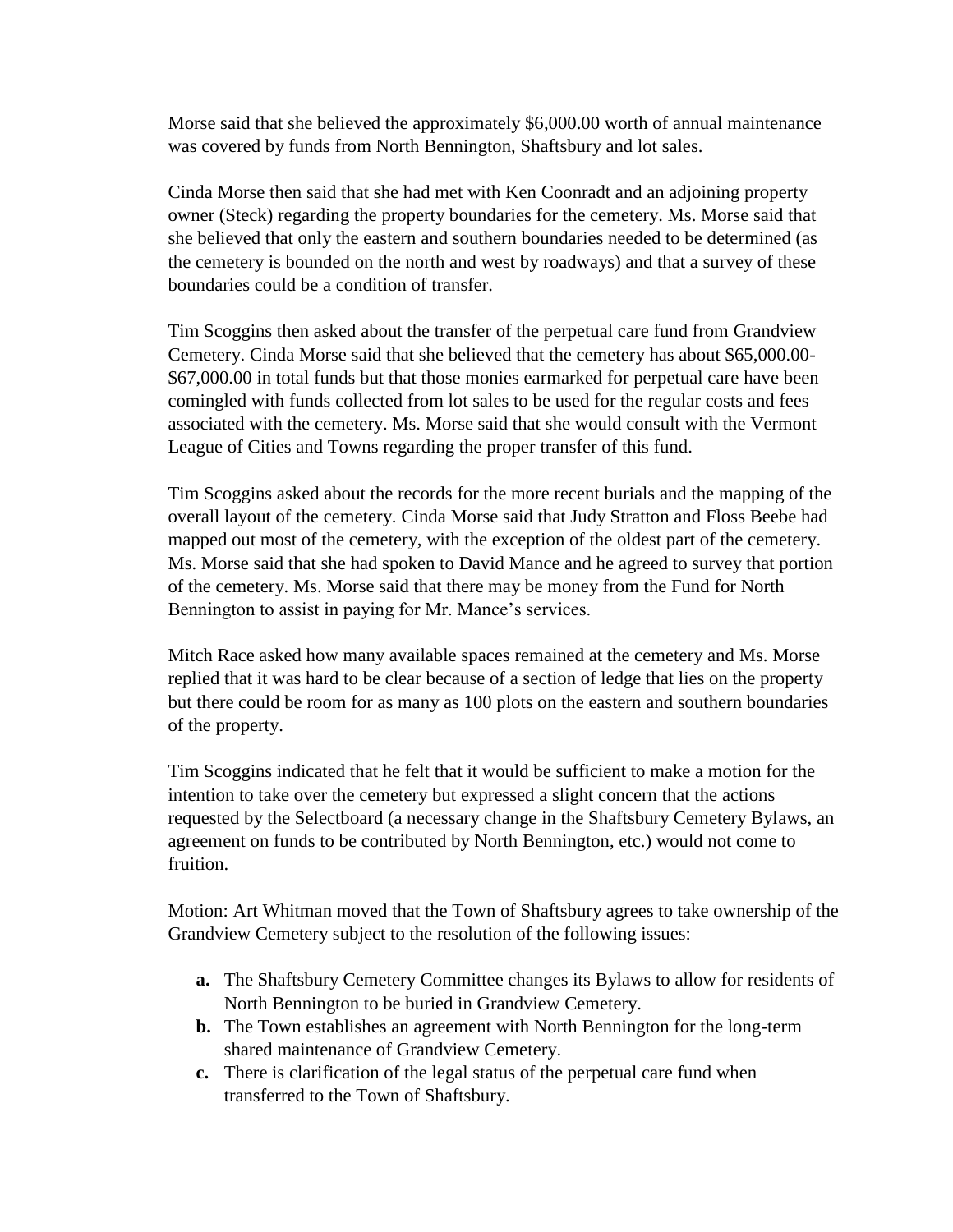Tony Krulikowski seconded.

5-0-0 Motion approved.

# **11. Trevor Mance – TAM Organics Recycling at Transfer Station**

Trevor Mance from TAM, Inc. came before the Selectboard to discuss the implementation of organics recycling at the Shaftsbury Transfer Station. Mr. Mance said that the recycling of organics at the transfer station will be mandatory by July 1, 2017 but that he had met with the Town Administrator, staff at the transfer station, and representatives of the Northeast Recycling Committee (NERC) and are seeking to begin offering the service on July 1, 2016.

Mr. Mance said that TAM would provide 65-gallon totes for any food waste (plant and animal). The totes will be treated with sawdust for odor suppression, be serviced once a week and housed in a bay with a door to protect the waste from being disturbed by animals. Mr. Mance went on to say that by offering the service a year ahead of time, he hoped to get people in the habit of recycling organics, take advantage of training by NERC, and be better able to gauge the volume that will be processed by the Town to determine future costs of the service.

Motion: Mitch Race moved to allow for TAM, Inc. to begin collecting organics at the transfer station free of charge to the public beginning July 1, 2016. Tony Krulikowski seconded.

5-0-0 Motion approved.

# **12. Chris Ponessi – Shaftsbury Hollow Culvert Analysis**

Chris Ponessi from Mance Engineering first addressed the Selectboard by reporting that no PFOAs had been found in the water tested in the new well at Howard Park.

Mr. Ponessi then moved to review the work Mance Engineering has performed to date on the Shaftsbury Hollows culvert project, including an initial inspection and determination of lifespan followed by an analysis of alternatives. Mr. Ponessi reported that the culvert is being eaten away and is badly corrugated in some spots. Mr. Ponessi said that he had met with the Road Foreman and a representative from State River Management at the site.

Chris Ponessi offered the following courses of action for the culvert, cautioning the Board that if they chose a repair opton that cost 50% of the replacement value of the culvert, the State would mandate the Town to go ahead with replacement instead.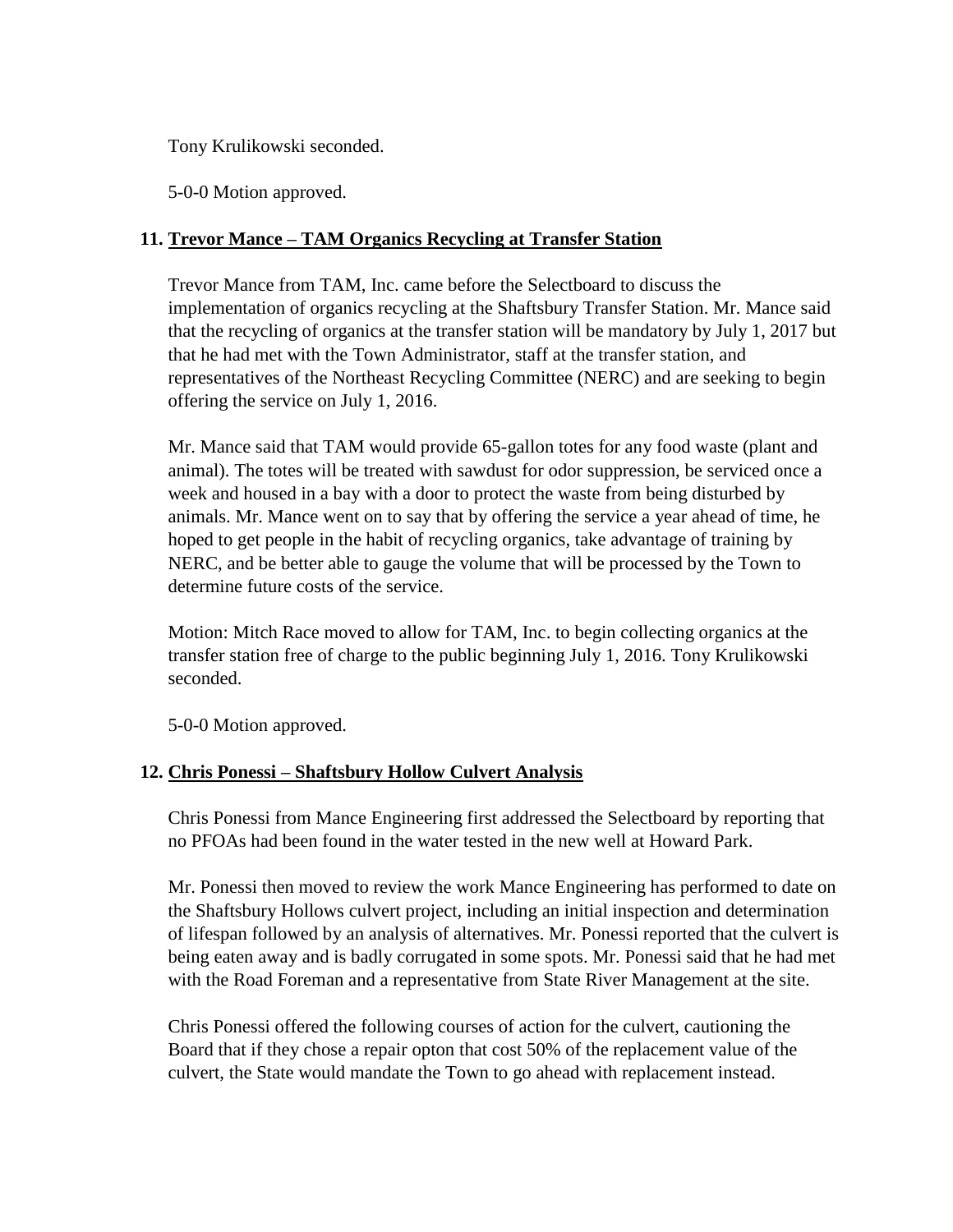Option 1 – Do nothing. Cost \$4,740.75. 5-7 year lifespan.

Option 2 – Culvert repaired, poured in place concrete invert. \$53,450.25. 15-20 year lifespan.

Option 3 – Aluminum plate slip line. \$133,673.40. 30-40 year lifespan.

Option 4 – Replace concrete 3-sided box on footings. 26' Span. \$290,532.90. 60-70 year lifespan.

Option 5 – Concrete abutment, steel girder, concrete deck. 26' Span. \$623,559.30. 50-60 lifespan.

Ken Harrington asked about placing a second culvert nearby as part of the plan. Mr. Ponessi said that a temporary culvert would be needed while repairs were taking place and it could become permanent.

Art Whitman asked about the negatives associated with Option #2 (poured in place concrete invert). Chris Ponessi replied that there were no negatives associated with the work but that the lifespan of the fix would be shorter than Option #3 (aluminum plate slip line). David Kiernan said that the Town would need to contribute 10% of the cost of repairs; Option #3 would require an expense of \$13,000.00 on the Town's part. Tim Scoggins pointed out that the cost per year was about equal between Options #2 and #3, with a longer lifespan associated with Option #3. Mr. Ponessi pointed out that no temporary crossing structure would be needed while repairs were being done and that a concrete beam with a new guardrail would be put in as part of the construction process.

Art Whitman asked if a decision needed to be reached at this meeting. David Kiernan said that it was needed in order for Mance to begin the second part of their contract with the Town and to allow for the proper amount of time for permitting and grant applications.

Motion: Art Whitman moved to instruct Mance Engineering to pursue Option #3 (aluminum plate slip line) to repair the culvert on Shaftsbury Hollow Road. Ken Harrington seconded.

5-0-0 Motion approved.

# **13. Town Insurance Renewals (Non-Medical)**

David Kiernan informed the Selectboard that the Town's insurance policies renew on July  $1<sup>st</sup>$  and that they are all currently with Wills Insurance in Bennington. Mr. Kiernan said that the only other option he found is with the Vermont League of Cities and Towns but that their rates are higher. Mr. Kiernan went on to say that the service from Wills has been good when claims have been made, the rates are decent and the Town has an established relationship with the agency. Tim Scoggins directed David Kiernan to get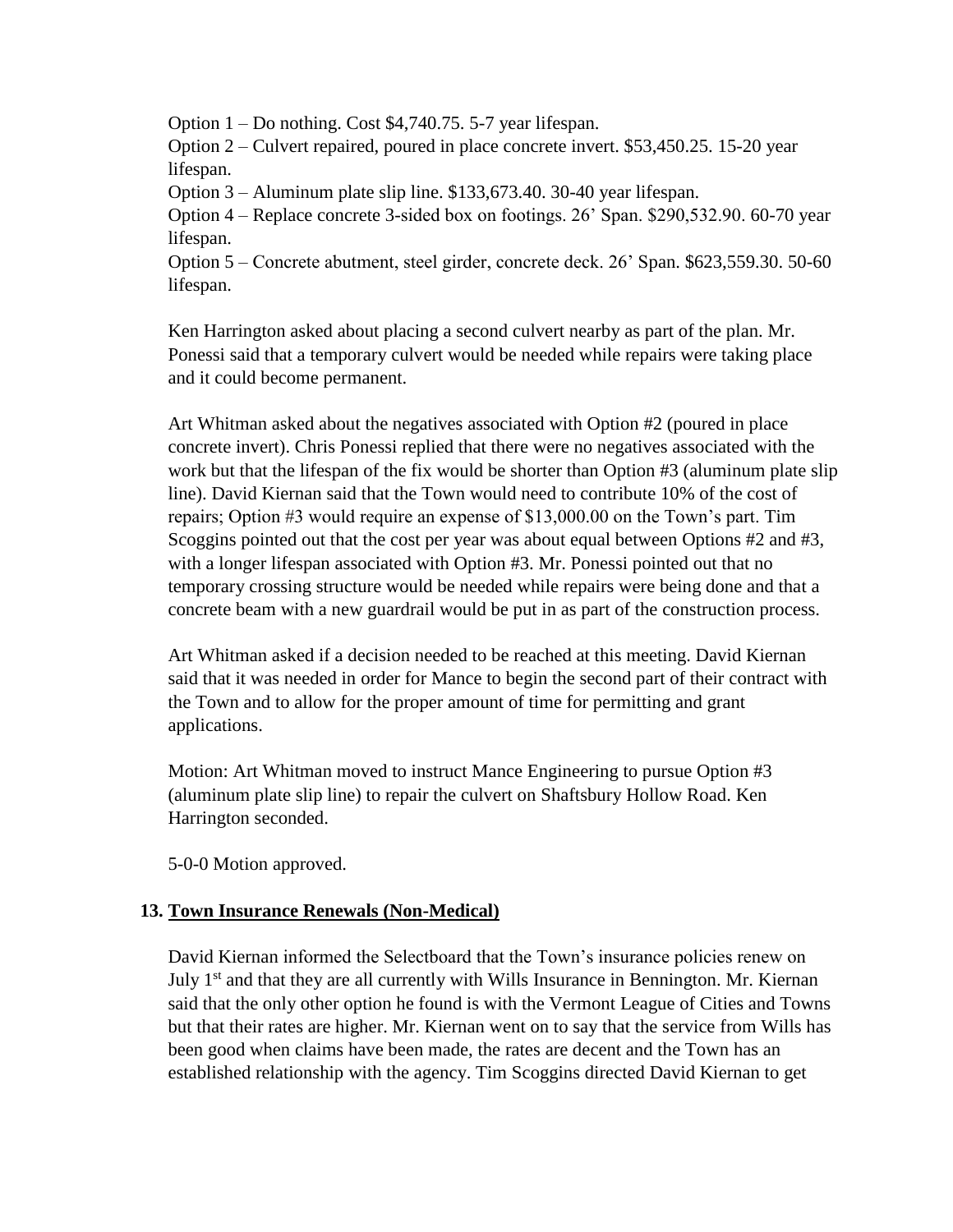updated quotes and to schedule David Newell from Wills Insurance to come to a future meeting.

# **14. Property Purchase – North Road – Update/Financing**

David Kiernan said that the property inspection at 510 North Road took place earlier that day. Mr. Kiernan said that the Town was ready to move forward with financing but that the Selectboard would need to have a public meeting to approve the Note and then sign and send back to the bank in order to receive the funds for purchase. Tim Scoggins reported that he emailed the Town's attorney to begin coordination for closing and that he expect the closing to take place between May  $15<sup>th</sup>$  and May  $31<sup>st</sup>$ .

# **15. New Town Garage – Morton Buildings**

.

Tim Scoggins reminded the Board and the public that Steve Bardin from Morton Buildings attended the last regular meeting and that the Board had decided to discuss allowing Morton to sole-source the construction of the garage building or if the Town should ask Morton to provide specs for formal bidding.

Motion: Tony Krulikowski moved to ask Morton to provide specs for a cost of approximately \$10,000.00 to allow for the formal bidding process for the construction of the new town garage. Art Whitman seconded.

Tony Krulikowski stated that he felt that the process has to be as public as possible and give contractor the opportunity to bid. David Kiernan said that the prospective bidders will need to pay for a set of plans if the project is put out for public bid. Mr. Kiernan advised the Board that they could hire an architect and engineer to review bids to compare against one another.

Mitch Race pointed out that Morton provides guarantees for every aspect of construction and that general contractors may not do the same. David Kiernan said that the review of the bids would involve the entire package, not just price for construction. Art Whitman said that he had spoken with a contractor who was planning on looking at the Rupert building and that a 60' x 120' pole building should not cost the \$100/square foot that was being quoted by Morton. Mr. Whitman went on to say that if someone wants to look at the specs and bid, they should be able to.

Ken Harrington pointed out that the Board may not be qualified to assess the bids and that a Clerk of the Works may need to be hired to oversee construction if the Board does not go with Morton. Tim Scoggins said that he believes that the Town should go with Morton to sole-source. Mr. Scoggins went on to say that if the Town was going with a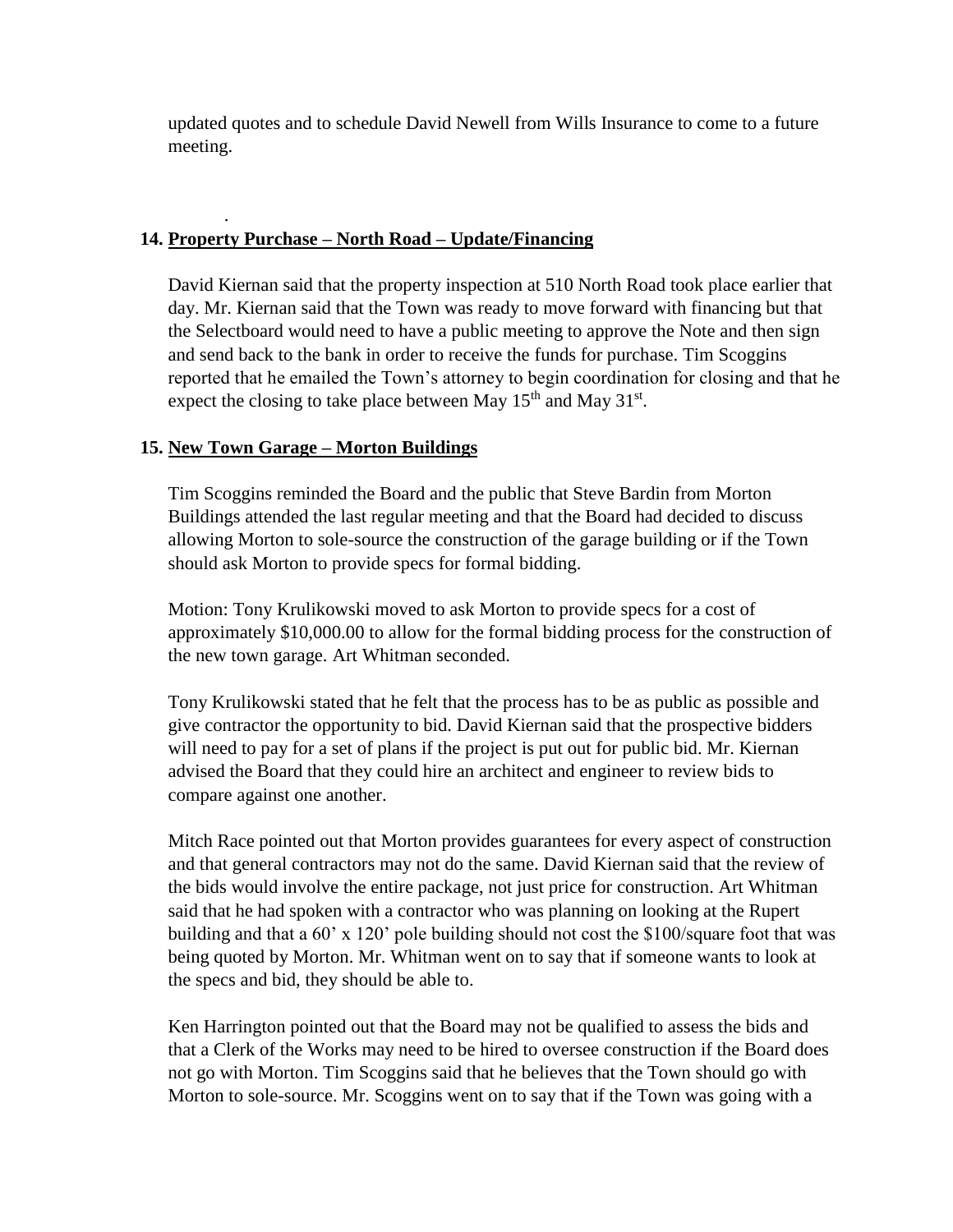standard architect's plan, he would agree with putting the job out to bid but since the Board wants the Morton building constructed in Rupert. Art Whitman said that there is nothing particularly special about the Rupert building. Tim Scoggins replied that Morton is a strong company that stands behind their work and that Rupert did put their project out to bid and went with Morton anyway. Tony Krulikowski said that he agreed that this needs to be an open process and the Town needs to see the bid process and not have the Board make the decision for the entire Town. Tim Scoggins said that the issue was being discussed at public meetings. Mr. Krulikowski replied that no one has attended the meetings and he continued to believe the project needed to be put out to bid.

4-1-0 Motion approved.

Tim Scoggins then asked if the Town should go ahead and order a site plan from MSK for the property closer to North Road. David Kiernan said that if the Town is serious about that site, now is the time to engage. Mitch Race pointed out that the lower portion of the Town property had already been surveyed and permitted and that he did not understand the concerns related to security at that location. Ken Harrington said that he had experienced vandalism at an adjoining property. David Kiernan pointed out that a different building with the same site plan may not work and that Morton had suggested the Town to have MSK prepare the new site plan as their firm is familiar with the property.

Motion: Art Whitman moved to engage MSK to prepare a new site plan for the recentlyacquired property on North Road. Tim Scoggins seconded.

Mitch Race has how much the plan would cost. David Kiernan suggested the Board invite MSK to the next meeting to provide an estimate.

Motion: Mitch Race moved to invite MSK to the next regular meeting to provide a cost for engineering a new site plan. Ken Harrington seconded.

Tim Scoggins asked if the estimate was too high if Mitch would reject the exploration of the site and construction of the garage at the upper portion of the North Road site. Mitch Race said he would. Tim Scoggins said that he was opposed to Mr. Race's amendment and that the site needs to be evaluated.

Vote on amendment to motion:

2-3-0 Motion failed.

Vote on original motion:

4-1-0 Motion approved.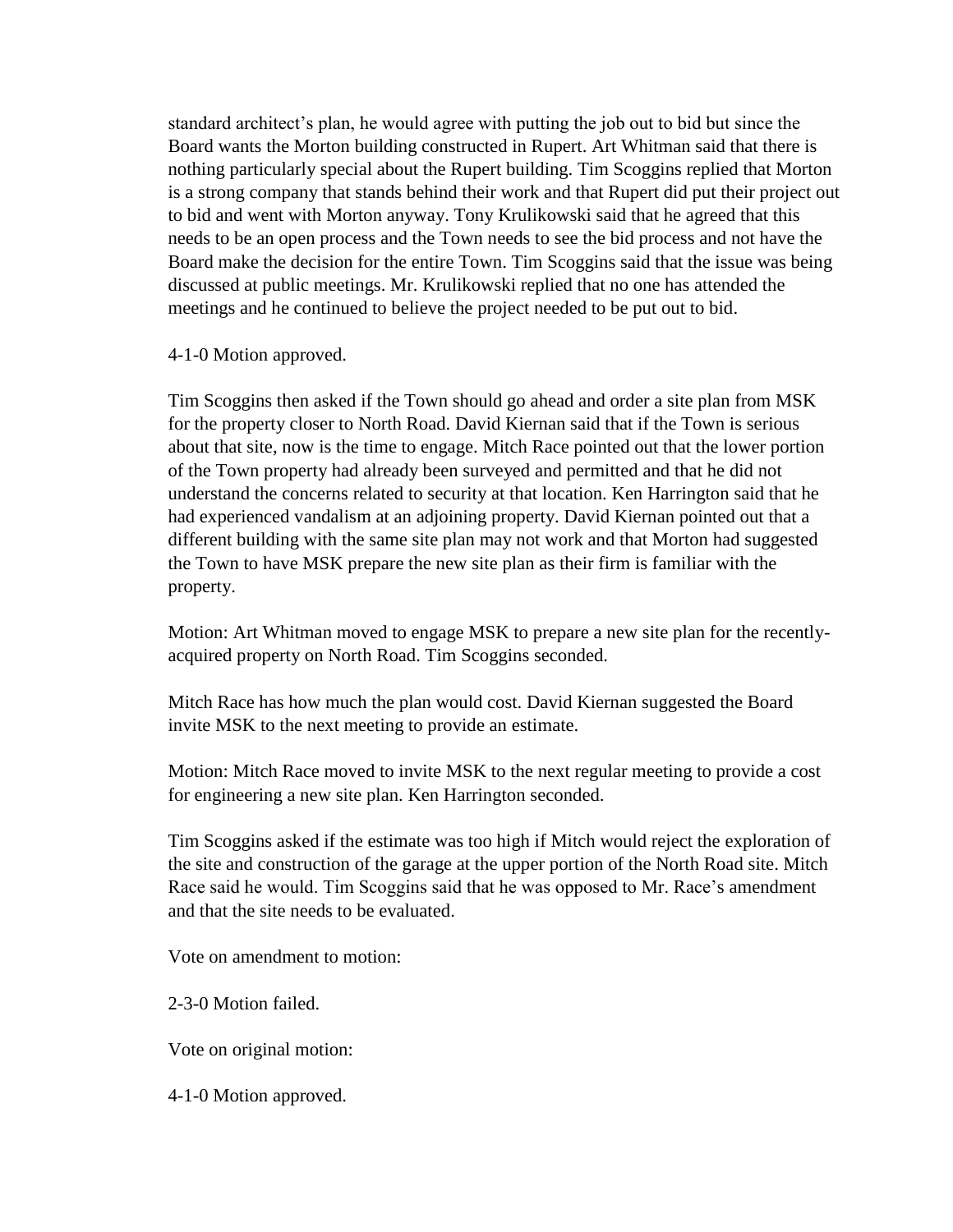Art Whitman then said that he believed that the members of the Selectboard were the only ones who are pushing for the garage to be built quickly and that people are concerned about the cost. Mr. Whitman said that the Selectboard still faces a challenge to "sell this thing" to the public.

Mr. Kiernan said that he believed the Town will need to remove the current residences from the North Road properties as soon as possible as they are a liability. Mr. Kiernan said that the Fire Department could use the properties for an exercise and that TAM could be contacted for disposal of materials.

#### **16. Award of Bids – Paran Acres and Harvest Hills/Hewitt Drive**

Motion: Mitch Race moved to award the chip-sealing projects in Paran Acres, Harvest Hills and Hewitt Drive to Peckham. Tony Krulikowski seconded.

5-0-0 Motion approved.

#### **17. Opening of All Fuels Bids**

David Kiernan informed the Board that despite advertising in the Bennington Banner for three (3) weeks, the Town received only one bid for fuel from Bove Fuels. Mr. Kiernan said that no vendors were solicited directly, including those who currently provide fuels to the Town. Mr. Kiernan went on to say that if the only bid received was opened the Board would have nothing to compare it to. Mitch Race asked if vendors were unaware or if it was too early in the season to project prices for next winter. David Kiernan said this bid is put out each April. Tim Scoggins indicated that the Board should not open the current bid. Art Whitman asked who David Kiernan should call regarding the requests to bid, not all potential bidders can be called.

Motion: Art Whitman moved to open the Bove bid and accept it. Tim Scoggins seconded.

Mitch Race said that he thought it was too early in the season to bid and suggested the request run another three (3) weeks in the Bennington Banner. David Kiernan said that he would call Bove and let them know of this plan.

0-5-0 Motion failed.

Motion: Mitch race moved to advertise the all fuels bid for another three (3) weeks. Art Whitman seconded.

5-0-0 Motion approved.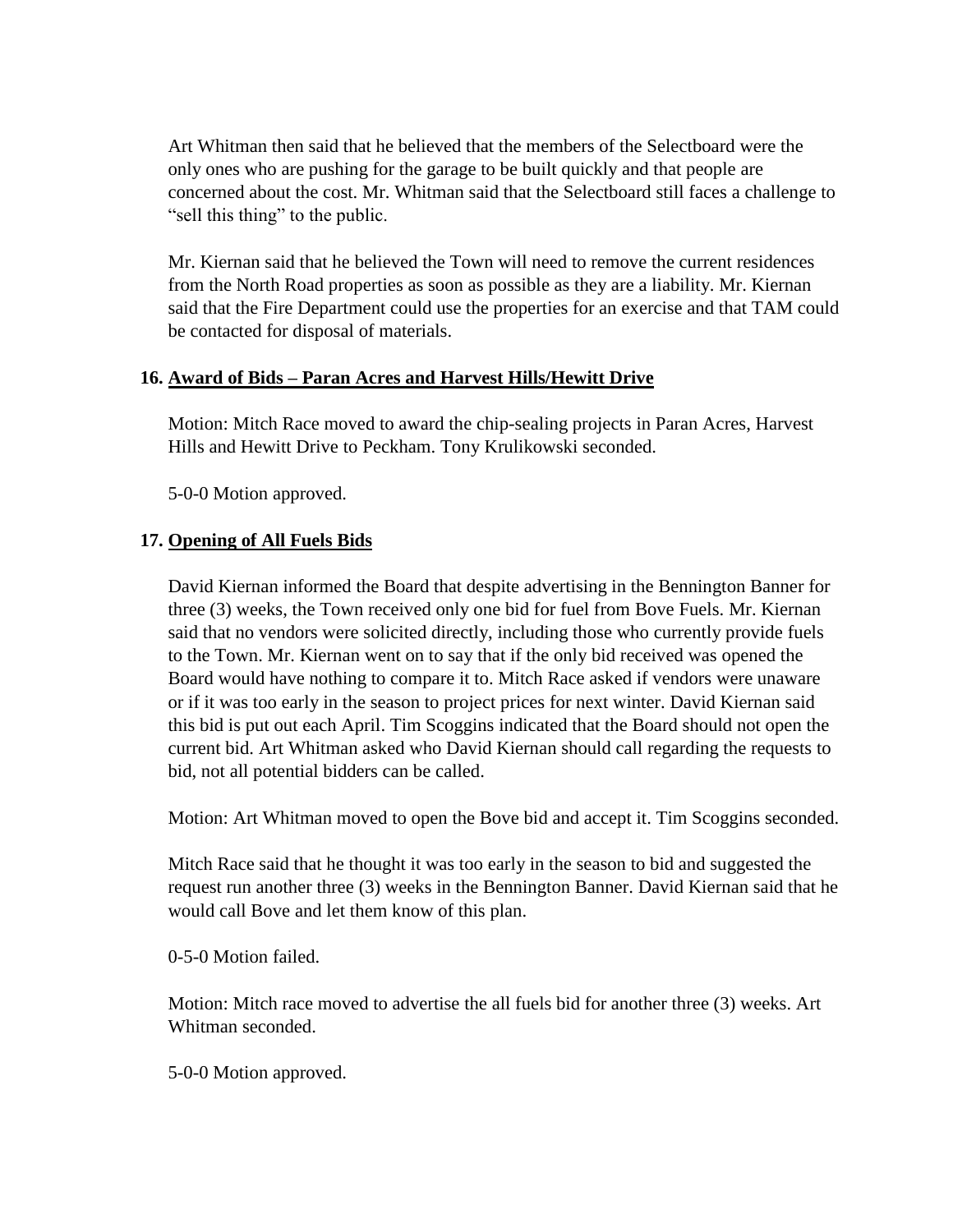#### **18. Liquor License Application Process**

Tim Scoggins informed the Board that the Town Clerk seeks to issue liquor licenses for catering events.

Motion: Mitch Race moved to allow Judy Stratton to issue liquor licenses for catering events. Tony Krulikowski seconded.

5-0-0 Motion approved.

# **19. Sheriff Contract FY17**

David Kiernan informed the Board that the Sheriff's Department informed the Town that they would be raising their rates from \$25.50 per hour to \$34.00/hour and charging \$0.50/ mile for travel. Mr. Kiernan suggested reducing the Sheriff's hours from 25 hours to 16 hours per week to absorb the rate increase.

Motion: Tim Scoggins moved to reduce the Sheriff's hours from 25 hours per week to 16 hours per week. Mitch Race seconded.

5-0-0 Motion approved.

# **20. Policy Approvals: Fund Balance, Investment Policy – Fraud Prevention Policy**

Motion: Tony Krulikowski moved to approve the Fund Balance, Investment Policy and Fraud Prevention Policy circulated among the Selectboard. Ken Harrington seconded.

5-0-0 Motion approved.

# **21. Town Administrator's Report**

David Kiernan informed the Board that the Lister's requested a 30-day extension to file the 2016 Grand List.

Motion: Tony Krulikowski moved to extend the deadline for filing the 2016 Grand List by 30 days. Art Whitman seconded.

5-0-0 Motion approved.

# **22. Other Business**

NONE